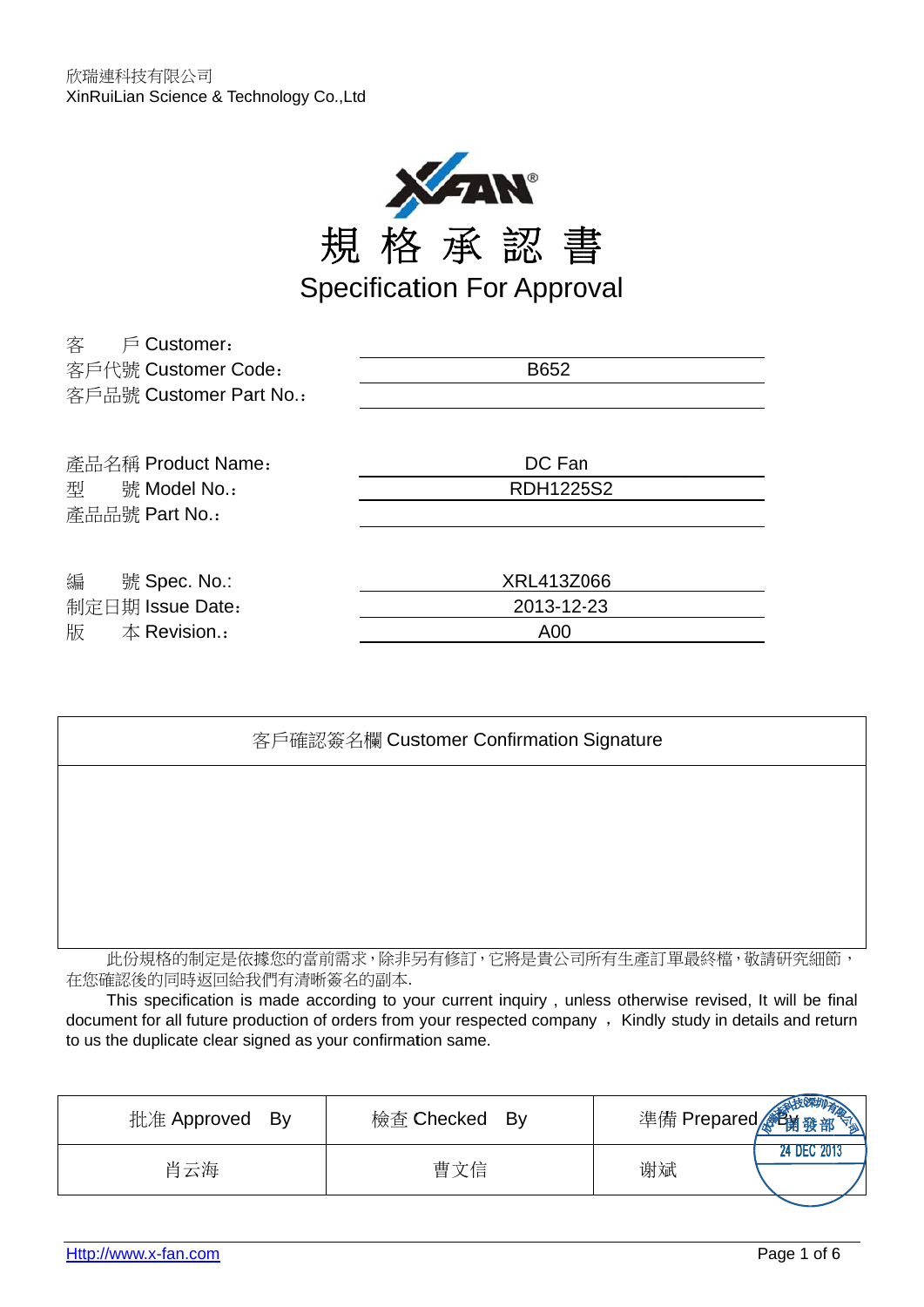|     | 修改记录 Revised Record         |          |
|-----|-----------------------------|----------|
| 版本  | 修订简述                        | 日期       |
| Rev | <b>Revision Description</b> | Date     |
| A00 | 首次制作                        | 13/12/23 |
|     |                             |          |
|     |                             |          |
|     |                             |          |
|     |                             |          |
|     |                             |          |
|     |                             |          |
|     |                             |          |
|     |                             |          |
|     |                             |          |
|     |                             |          |
|     |                             |          |
|     |                             |          |
|     |                             |          |
|     |                             |          |
|     |                             |          |
|     |                             |          |
|     |                             |          |
|     |                             |          |
|     |                             |          |
|     |                             |          |
|     |                             |          |
|     |                             |          |
|     |                             |          |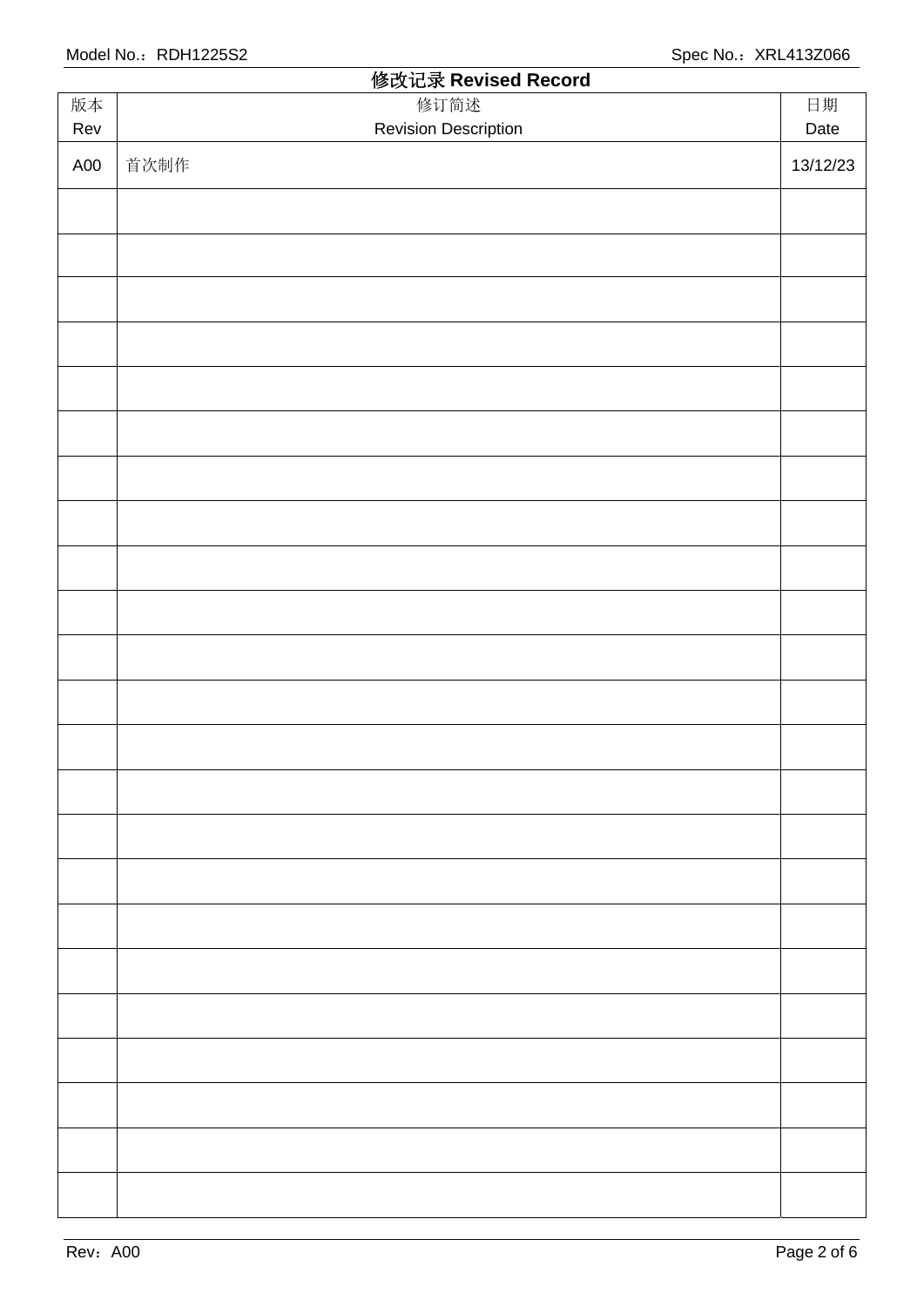1. 适用范围 Scope

此份规格书定义了产品的电气及机械特性。

This specification defines the electrical and mechanical characteristics of the product.

### 2. 一般规格 General Specification

| 序号 No. | 项目 Item                                        | 规格 Specification      | 单位 Unit            |
|--------|------------------------------------------------|-----------------------|--------------------|
|        | 额定电压 Rated Voltage                             | 24                    | <b>VDC</b>         |
| 2      | 工作电压 Operating Voltage                         | $12.0 \sim 27.6$      | <b>VDC</b>         |
| 3      | 标签电压 Label Voltage                             | 24                    | <b>VDC</b>         |
| 4      | 输入电流 Input Current                             | $0.35$ (Max. $0.40$ ) | A                  |
| 5      | 标签电流 Label Current                             | 0.35                  | A                  |
| 6      | 输入功率 Input Power                               | 8.40(Max.9.66)        | W                  |
| 7      | 转速 Speed                                       | $2400 \pm 10\%$       | <b>RPM</b>         |
| 8      | 最大风量(零静压时)Max. Air Flow(At Zero Static         | 87.79(Min.79.01)      | <b>CFM</b>         |
|        | Pressure)                                      |                       |                    |
| 9      | 最大风压(零风量时) Max. Air Pressure(At Zero Air Flow) | 4.19(Min.3.40)        | mmH <sub>2</sub> O |
| 10     | 噪声 Acoustical Noise                            | 41(Max.44)            | dB(A)              |

### 3. 电气特性 Electrical characteristics

|                | 绝缘阻抗                       | 框与导线正极端子之间加直流 500VDC, 最小 10M Ω;                                                        |
|----------------|----------------------------|----------------------------------------------------------------------------------------|
|                | Insulation resistance      | Min 10M ohm between frame and positive terminal at 500VDC.                             |
| $\overline{2}$ | 绝缘耐压                       | 框与导线正极之间加交流 500VAC 1 分钟或 600VAC 1 秒钟,漏电流最大 5 mA;                                       |
|                | Dielectric strength        | Max 5 mA between frame and positive terminal at 500VAC 1 min or 600VAC                 |
|                |                            | 1Sec.                                                                                  |
| 3              | 预期寿命                       | 在额定电压,室温25℃,相对湿度15%~65%RH环境中工作时的平均寿命约                                                  |
|                | (故障率 10%)                  | 30000 小时;                                                                              |
|                | Life Expectancy $(L_{10})$ | Average life is about 30000 hours while fan is operating at rated voltage in           |
|                |                            | room temperature $25^{\circ}$ C and relative Humidity $15\% \sim 65\%$ RH environment. |
| 4              | 绝缘等级                       | UL: Class A $(105^{\circ}$ C)                                                          |
|                | <b>Insulated Class</b>     |                                                                                        |
| 5              |                            |                                                                                        |
|                | 安规                         |                                                                                        |
|                | <b>Safety Approvals</b>    | $\mathbf{P} \in \mathbf{M}^{\infty}$ us $\mathbf{Q} \in \mathbf{C}$                    |
| 6              | 导线 Lead Wire               | 红色正极 Red Positive(+);<br>黑色负极 Black Negative(-)<br>UL1007<br>24AWG;                    |

### 4. 机械特性 Mechanical Characteristics

|   | 尺寸 Dimension                   | 参见尺寸图 See Dimension Drawing          |
|---|--------------------------------|--------------------------------------|
| 2 | 外框 frame                       | 塑料、黑色 Thermoplastic , Black, UL94V-0 |
| 3 | 扇叶 Impeller                    | 塑料、黑色 Thermoplastic, Black, UL94V-0  |
| 4 | 轴承 Bearing                     | 含油轴承 Sleeve Bearing                  |
| 5 | 重量 Weight                      | Approx. 164g                         |
| 6 | 外壳防护 Ingress Protection Rating | ΝA                                   |
|   | 5. 环境适应 Environmental          |                                      |

#### 运转温度 Operating Temperature  $\mathbf{1}$ -10  $\sim$  +70 °C  $\overline{2}$ 储存温度 Storage Temperature  $-40 \sim +75$  °C 运转湿度 Operating Humidity  $\overline{3}$  $35\% \sim 85\%$ RH 储存湿度 Storage Humidity  $\overline{\mathbf{4}}$  $35\% \sim 85\%$ RH 环保要求 RoHS Compliance 5 产品有害物质含量符合欧盟指令 2002/95/EC 要求. Hazardous substances contents in our products is in compliance with RoHS 2002/95/EC requirement.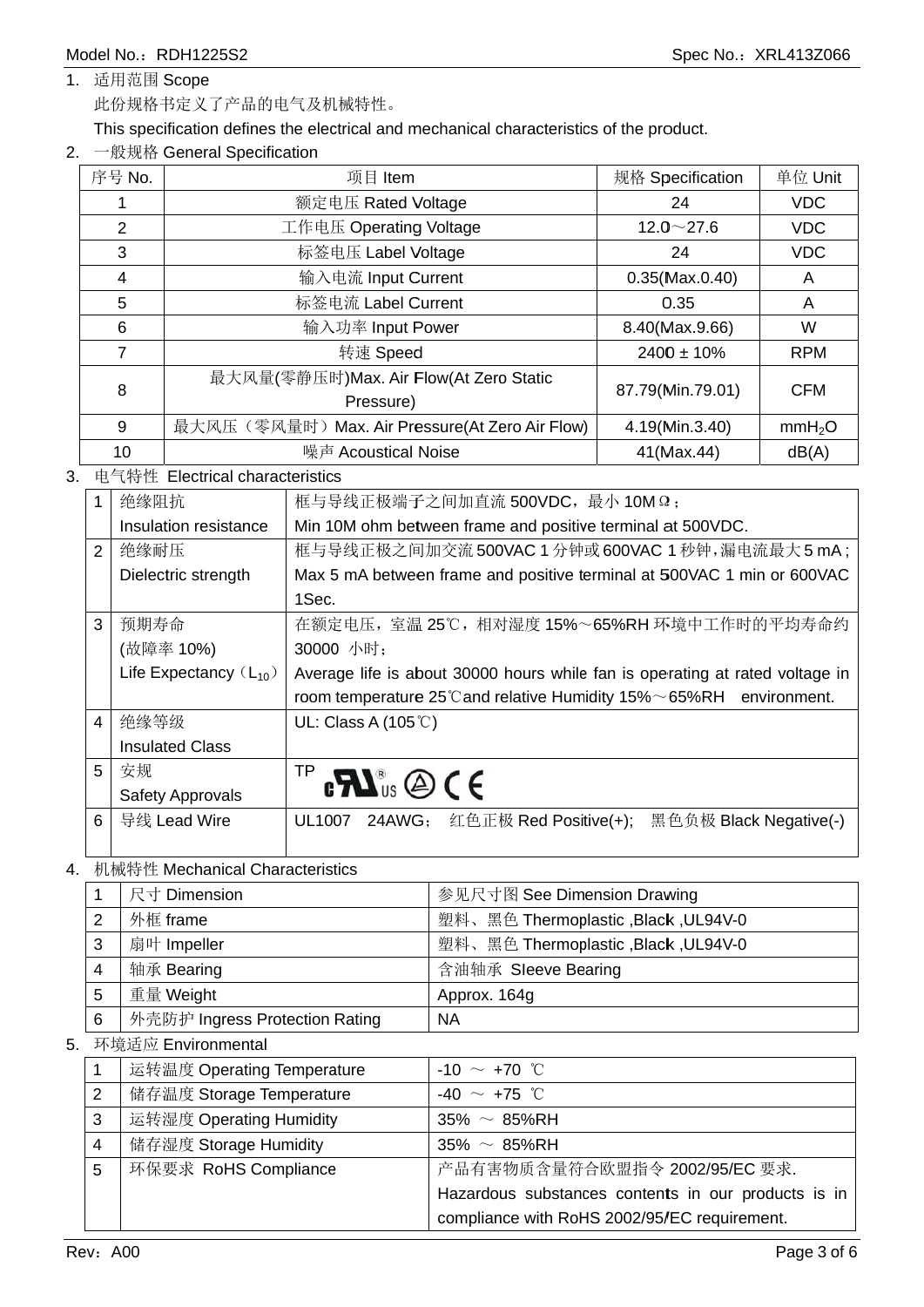### Model No.: RDH1225S2 Spec No.: XRL413Z066

### 6. 保护 Protection

|               | 极性保护                           | 如果端子的正负极接反,产品能够承受10分钟不被损坏.                                                |
|---------------|--------------------------------|---------------------------------------------------------------------------|
|               | <b>Polarity Protection</b>     | Be capable of withstanding 10 minutes will not cause damage if reverse    |
|               |                                | connection for positive and negative leads.                               |
| $\mathcal{P}$ | 马达锁住保护                         | 在额定电压范围和运转温度下, 当转子被锁住后电路电流会被关闭或维持                                         |
|               | <b>Locked Rotor Protection</b> | 很小范围保护马达在 72 小时内不会损坏.                                                     |
|               |                                | The current will shut down or remain a little range to protect motor from |
|               |                                | damage in 72 hours when locking rotor at rated voltage and operation      |
|               |                                | temperature.                                                              |

### 7. 噪音 Acoustical Noise

风扇悬吊在无响室无风阻运转, 在额定电压下麦克风距风扇进风口 1 米的距离测试值。 Fan is hanged in anechoic chamber, noise is measured at rated voltage in free air in anechoic chamber with microphone at a distance of one meter from the air intake .



### 8. 特性曲线 Performance Curve

在运转电压、室温、65%湿度条件下测试。At operation voltage in room temperature and 65% humidity

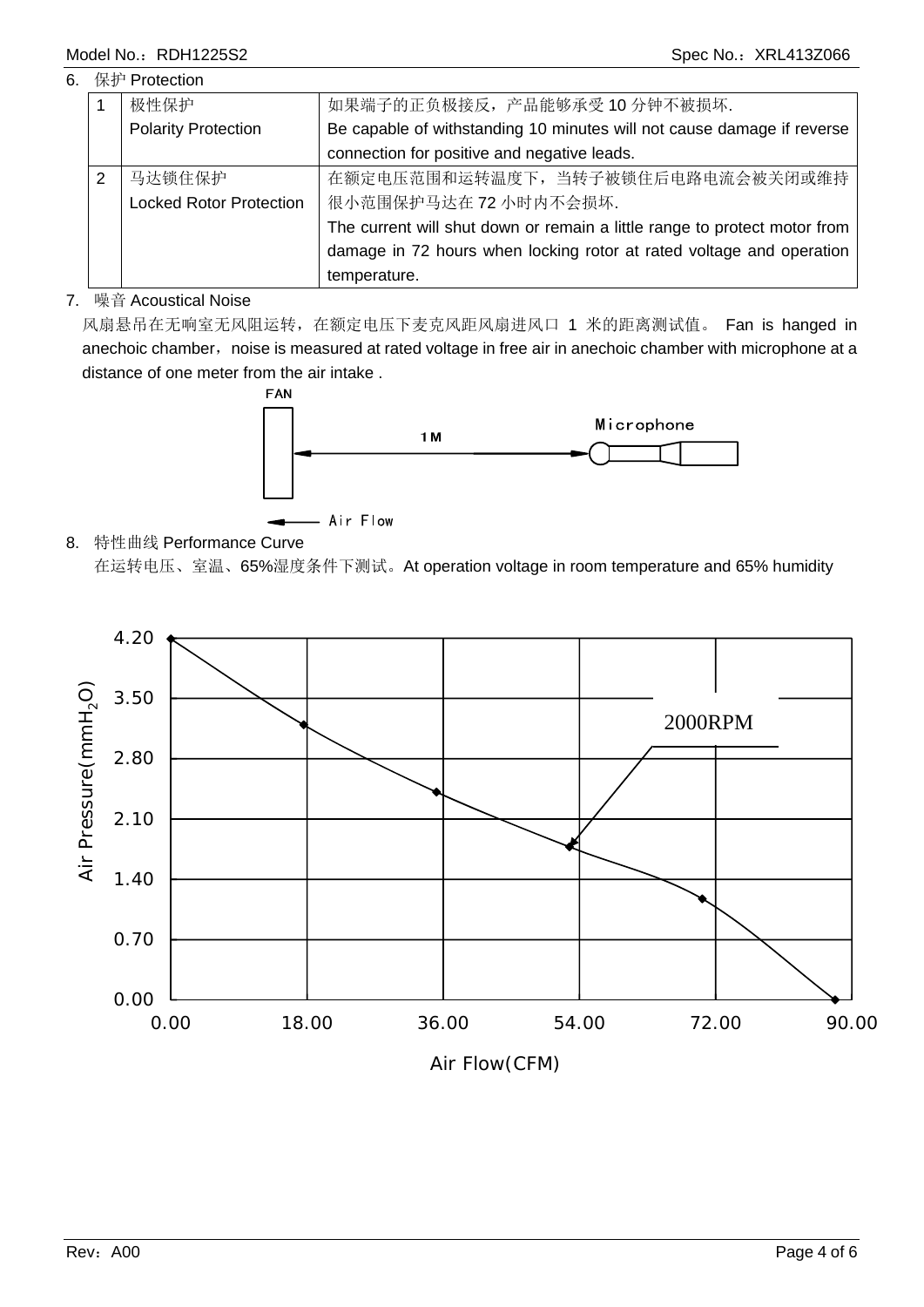### 9. 标签 Label



| (1) | 制造日期 Date Code      |
|-----|---------------------|
| (2) | 型号 Model No.        |
| (3) | 电压 Voltage          |
| (4) | 电流 Current          |
| (5) | 安规 Safety Approvals |
| (6) | 产地 Location         |
|     |                     |

10. 尺寸图 Dimension Drawing

单位 Unit: mm



| 序号 No. | 数量 Qty | 名称 Part Name | 描述<br>Description |
|--------|--------|--------------|-------------------|
| Ŧ      |        | 标签 Label     |                   |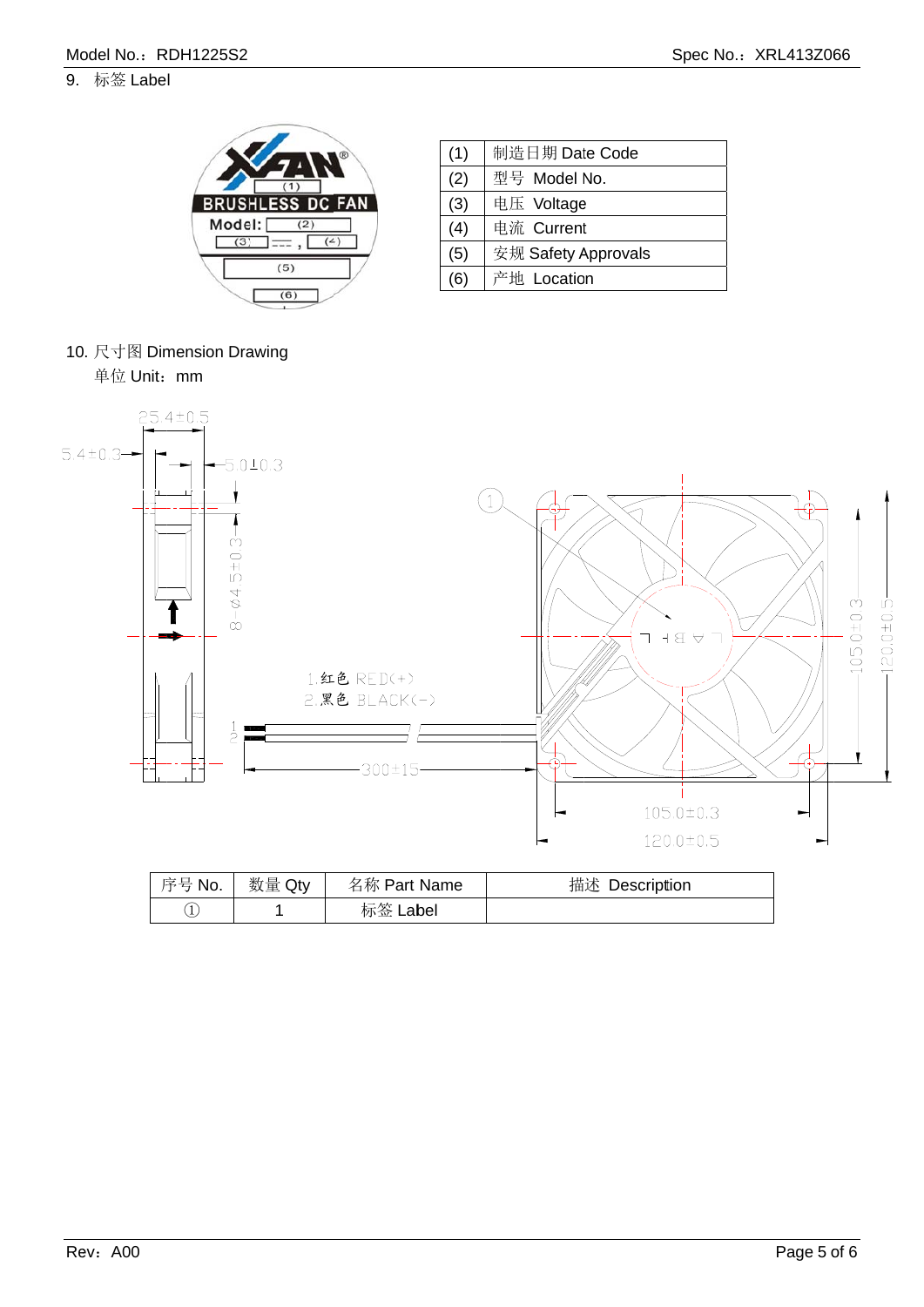### 注解 **Notes**

- 1. 我们提供的产品应在规格书指定的条件内使用,如果您的应用超出规格极限我们对此不保证产品质量。We provide products should be used within the specification appointed condition, so we will not guarantee this product quality if your application exceeds the limitations outlined in this specification.
- 2.除非事先约定,我们保留使用相等规格多种来源零件的权利,原材料和结构的变更不作预先通知,但确保变 更完全符合此份规格书。Unless prior agreement,we reserves the right to use components with equivalent specifications from multiple sources, so material and construction are subject to change without advance notice. this changes should be within this specification here above.
- 3.除非事先通知我们所需求参数,否则出货产品与此份规格书一致,未在此份规格书中指定的参数与贵公司最 终承认的样品相同。Product will be shipped in accordance with this specification unless we has been previously notified of parameters requiring exception, if parameters which are not specified in this specification will be identical to the final sample which has been approved by your company.
- 4. 除非特别指出, 测量记录是在室温、供给产品接线端的额定电压误差不超过±0.1VDC 条件下测试。Unless otherwise specified, marking measurement and tests are on room temperature, power supply provide rated voltage tolerance must not over  $\pm$  0.1VDC.
- 5.除非特殊设计,在使用期间由于灰尘,水,水滴,露,腐蚀气体、应用缺陷等意外事件可能引起的产品性能下 降、安全问题甚至产品失效。Except some special designs, During use against caused by dust, water, droplets, dew, corrosive fluids, application bugs, etc. accidents cause product performance degradation, safety problem even product failures.
- 6.在出厂前叶轮和马达被连接起来维持好了平衡,当您使用时不要从马达上分离扇叶,这可能产生振动和减少 运转寿命。The impeller and the motor are combined to maintain good balance before this product leave factory, Do not separate the impeller from the motor when you use, This may cause vibration and decrease the operation life.
- 7.当风扇在转动时,不要把手指或您的身体的其它部分伸进产品造成人体受伤,更不能放物体到风扇里面造成 风扇损坏。Do not put your finger or any other part of your body in to this product when the fan in running , You may get injured, never put an object into the fan, it may damage the fan.
- 8.当产品工作时始终遵守规格中指出的运转条件和环境需求(诸如运转电压范围,运转温度范围,电源节点)。 Always observe the operating conditions and the environmental requirements indicated in this catalog (such as operating voltage range, operation temperature range, and power connection points) when operation the product.
- 9.请小心搬运和安装此产品,碰撞或跌落或用手指等其它物体挤压产品都有可能损坏支架和轴承导致产品在设 备工作时产生奇怪的噪音和振动。Please handle and install this product carefully, Hitting or dropping or extruding with fingers or other objects this product may damage holders or bearings. Resulting in strange noise and vibration during equipment operation.
- 10.确定在连接和断开连接器之前关掉电源,避免产生电子零件短路。Make sure to turn off the power before connection or disconnecting the connectors. This may cause short of electronic parts.
- 11. 不适当的安装可能产生刺耳的共振,振动和噪音,请可靠安装。Improper mounting may cause harsh resonance, vibration, and noise. Please mount securely.
- 12.确保产品依照指定的储存温湿度存储,不要储存在高温,高湿,有腐蚀气体的环境,如果产品储存超过 6 个月,我们推荐在使用前进行功能性测试。Always ensure that products are stored according to the storage temperatures and humidity specified. Do not store in such as high temperature and high humidity and where there is corrosive gas environment, If the products are stored for more than 6 months, we recommend functional testing before using.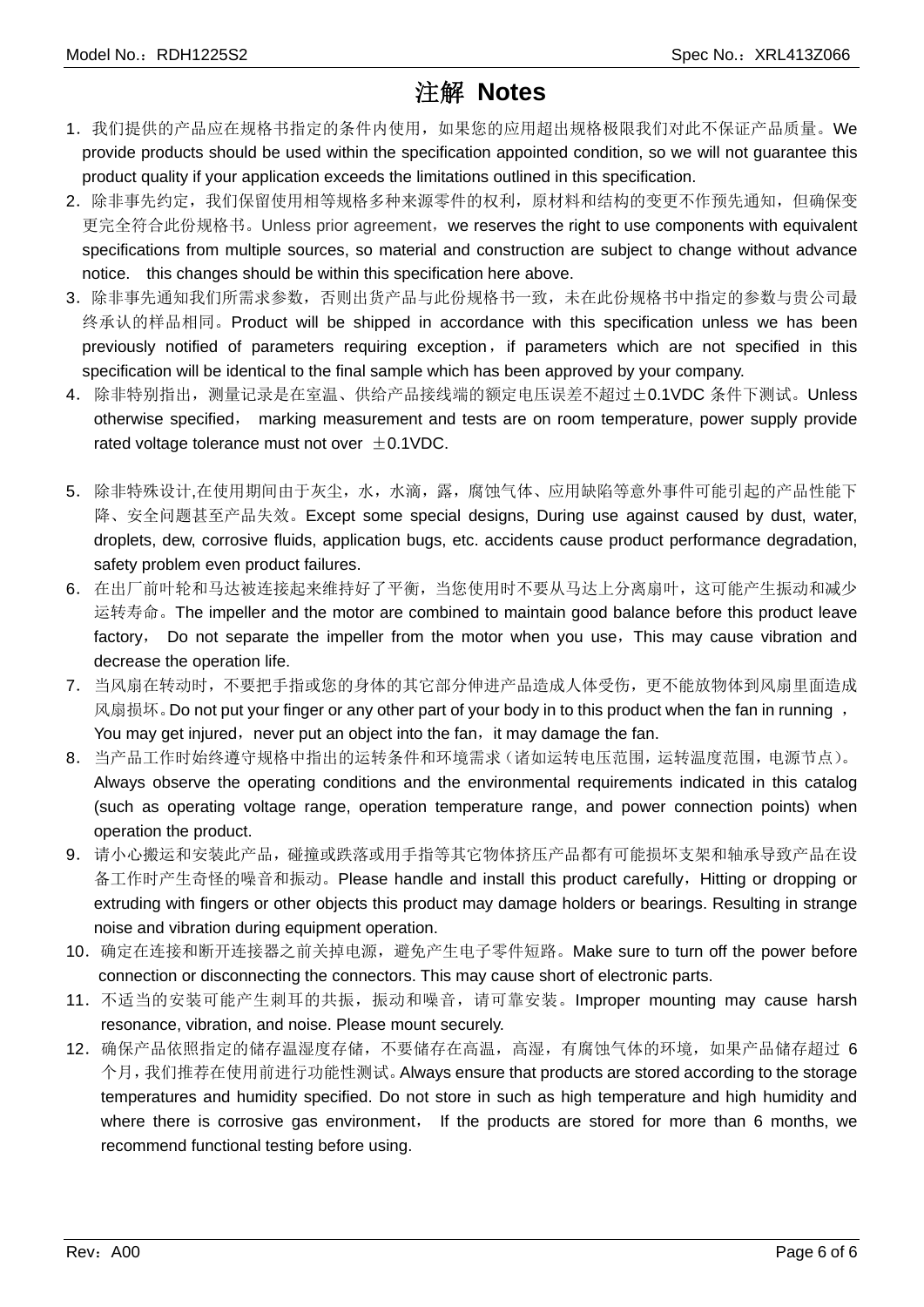**ONLINE CERTIFICATIONS DIRECTORY** 

### **GPWV2.E186492 Fans, Electric - Component**

Page Bottom

### **Fans, Electric - Component**

See General Information for Fans, Electric - Component

**XINRUILIAN SCIENCE & TECHNOLOGY (SHENZHEN) CO LTD** E186492 BLK A,B,C,D SANWEI INDUSTRIAL DISTRICT BAO'AN XI XIANG TOEN SHENZHEN, GUANGDONG CHINA

**AC fans**, Models RAH1225B1, RAM1225B1, RAL1225B1, RAH1225S1, RAM1225S1, RAL1225S1, RAH1751B1, RAM1751B1, RAL1751B1, RAH1751S1, RAM1751S1, RAL1751S1, RAH1225B2, RAM1225B2, RAL1225B2, RAH1225S2, RAM1225S2, RAL1225S2, RAH1238B2, RAM1238B2, RAL1238B2, RAH1238S2, RAM1238S2, RAL1238S2, RAH1238S2T, RAH1751B2, RAM1751B2, RAL1751B2, RAH1751S2, RAM1751S2, RAL1751S2.

Models RAH8025B1, RAH8025S1, RAH8038B1, RAH8038S1, RAM8038B1, RAM8038S1, RAH9225B1, RAH9225S1, RAH8025B2, RAH8025S2, RAH8038B2, RAH8038S2, RAM8038B2, RAM8038S2, RAH9225B2, RAH9225S2.

Models RA(S)(T)B(W)-C, RA(S)1751(V)(W)-B, RA(S)(U)(V)(W), RA(S)1238(V)(W)-C, RA(S)1238(V)(W)-B, RA(X)1238(V)1, RAL2589B(W)-C Series, where (S) may be H or M, (T) may be 1738, 1538, 1751, 1725 or 1555, (U) may be 1725 or 1555, (V) may be B or S, (W) may be 1 or 2, (X) may be H, M or L; Models RAH1751B2-C1, RAM1751B2-C1, RAH1751B1-C1, RAM1751B1-C1, RAH1538B2-C1, RAM1538B2-C1, RAH1538B1- C1, RAM1538B1-C1.

Models RA(X)1225(Z)(W)-B, RA(X)8025(Z)(W)-C, RA(X)8038(Z)(W)-C, RA(X)9225(Z)(W)-C, RA(X)9238(Z)(W)-C, RA(X)9238(Z)(W), RA(X)1225 (Z)(W)-C, RA(Y)1278(Z)(W), RA(X)1278(Z)(W)-C, RAH2260B(W)-C Series, where (W) may be 1 or 2, (X) may be H or M, (Y) may be H, M or L, (Z) may be B or S.

Model RAH2045S(W)-C, where the (W) may be 1 or 2.

Models RAH1245S2, RAH1747B2-C, RAH1759(X)2, where (X) may be B or S.

Models RAD8025B2, RAD9225B2, RAD8038B2, RAD9238B2, RAD1278B2, RAH2589B2-C, RAM2589B2-C, RCH1231S2-C, RCH1231B2-C, RAH6030S2, RAH6030B2.

Model RCL2720S1-C.

Model RAH1350S2.

Models RCH1385S2, RCH1880S2, RCH1726S2-C.

Models REH175X62-2CR, REM220X63-2CR, RAH1238S2P, RCH2110S2-C.

Models REH133X61-2CN, REH175X47-2CN, REH175X62-2CN, REH180X49-2CN, REM180X49-2CN, REL180X49-2CN, REH190X62-2CN, REM190X62-2CN, REL190X62-2CN, REH220X63-2CN, REM220X63-2CN, REL220X63-2CN, REH225X90-2CN, REM225X90-2CN, REL225X90-2CN, REH252X84-2CN, REM252X84-2CN, REL252X84-2CN.

Models RCH1512S2, RCH1713S2, RCH1815S2-C.

Models RCH2048S2-C, RCH2048S2-C1, RCH2258S2-C.

Models RCH2614S2-C, RCH2506S2-C, RCH2294S2-C, RCH2268S2-C.

Models RCH1768S2, RCH1875S2-C.

Model REM225X90-1CN.

Model RCH1448S2.

Models RAH2589B2-C1, RAM2589B2-C1, RAL2589B2-C1, RAH2589B1-C1, RAM2589B1-C1, RAL2589B1-C1.

Models RCL4022B2-C, RCL4022B2-C1.

Model REH190X62-1CN.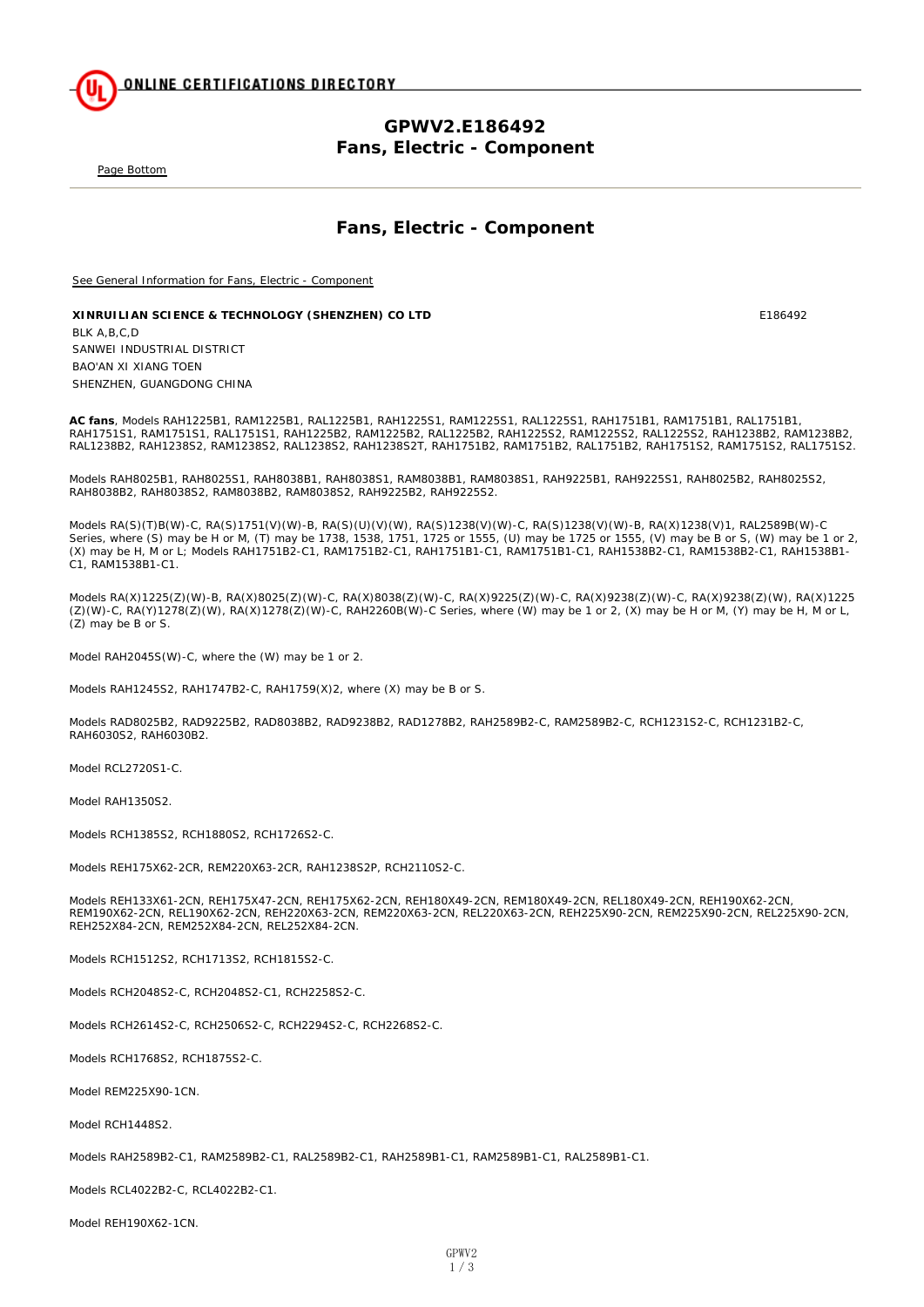**Brushless DC fans**, Models RDM6025S, RDH6025S; Models RDL8025, RDM8025, RDL9025, RDM9025 with suffix "B" or "S" representing ball or sleeve bearing system respectively.

Models RDH4010B, RDH4010S, RDM4010B, RDM4010S, RDL4010B, RDL4010S, RDM4020S, RDH5210B, RDM5210B, RDL5210B, RDH5210S, RDM5210S, RDL5210S, RDH6020S, RDM6020S, RDL6020S, RDH8025B, RDH8025S, RDH9025B, RDH9025S, RDX4010Y1, RDX4010Y-1, RSX4010Y, where X may be H, M or L, Y may be S or B.

Models RDH4028S5, RDM4028S5, RDL4028S5, RDH4028B5, RDM4028B5, RDL4028B5, RDH4028S, RDM4028S, RDL4028S, RDH4028B, RDM4028B, RDL4028B.

**DC fans**, Models RDH1225B, RDH1225S, RDH1238B, RDH1238S, RDH4020B, RDH4020S, RDH6015B, RDH6015S, RDH8015B, RDH8015S, RDL1225B, RDL1225S, RDL1238B, RDL1238S, RDL4020B, RDL4020S, RDL6015B, RDL6015S, RDL8015B, RDL8015S, RDM1225B, RDM1225S, RDM1238B, RDM1238S, RDM6015B, RDM6015S, RDM8015B, RDM8015S, RDX8015Y1, where X may be H, M or L, Y may be S or B.

Models RDH5010B, RDH5010S, RDH6020B, RDH6025B, RDL5010B, RDL5010S, RDL6020B, RDL6025B, RDL6025S, RDM4020B, RDM5010B, RDM5010S, RDM6020B, RDM6025B.

Models RDH1232B DC12V, RDH1232B DC24V, RDH1232B DC48V, RDH1232S DC12V, RDH1232S DC24V, RDH1232S DC48V, RDL1232B DC12V, RDL1232B DC24V, RDL1232B DC48V, RDL1232S DC12V, RDL1232S DC24V, RDL1232S DC48V, RDM1232B DC12V, RDM1232B DC24V, RDM1232B DC48V, RDM1232S DC12V, RDM1232S DC24V, RDM1232S DC48V.

Model RDX1238YZ Series, where X may be H, M or L, Y may be S or B, Z may be 1, 2 or 4.

Models RDH3828y5, RDH3828y, RDH4020y5, RDL3828y5, RDL3828y, RDL4020y5, RDM3828y5, RDM3828y, RDM4020y5, RDD4020y5 Series, where y may be B or S.

Models RDH9232B, RDL9232B, RDM9232B.

Models RD(X)4010(Y)5, RD(X)4028(Y)2, RD(X)4510(Y)5, RD(X)4510(Y), RD(X)5010(Y)5, RD(X)5015(Y)5, RD(X)5015(Y), RD(X)6010B, RD(X) 6015(Y)5, RD(X)6025(Y)2, RD(X)8020(Y), RD(X)8020(Y)2, RD(X)8025(Y)2, RD(X)9025(Y)2 Series, where (X) may be H, M or L, (Y) may be B or S.

Models RB(X)9733(Y), RB(X)9733(Y)2, RB(X)9733(Y)4 Series, where (X) may be H, M or L, (Y) may be B or S.

Models RBH5015S, RBM5015S, RBL5015S, RBH5015B, RBM5015B, RBL5015B, RDH9025S APF, RDM9025S APF, RDL9025S APF, RDH9025S BPF, RDM9025S BPF, RDL9025S BPF, RDH9025S APT, RDM9025S APT, RDL9025S APT, RDH9025S BPT, RDM9025S BPT, RDL9025S BPT, RDH9025S BGF, RDM9025S BGF, RDL9025S BGF, RBH1232B, RBM1232B, RBL1232B; RBH1232B2, RBM1232B2, RBL1232B2; RBH1232B4, RBM1232B4, RBL1232B4.

Models RD(A)2510(B)(C), RD(A)3010(B)(C), RD(A)7025(B)(E), RD(A)8025(B)(F) Series, DX-CF101, DX-CF102, DX-CF103, where (A) may be H, M or L, (B) may be S or B, (C) may be 5 or blank, (E) may be 2, 5 or blank, (F) may be L3 or L4.

Models RDH6015(Y)1, RSH6015(Y)1, RDH7015(Y)1, RDH7010(Y)(Z), RDM6015(Y)1, RSM6015(Y)1, RDM7015(Y)1, RDM7010(Y)(Z), RDL6015(Y) 1, RSL6015(Y)1, RDL7015(Y)1, RDL7010(Y)(Z) Series, where (Y) may be S or B, (Z) may be 1 or 2.

Models RD(A)4010(B)2, RD(C)4020S2, RD(C)4020B2, RD(A)1225(B)2 Series, where (A) may be H, M or L, (B) may be S or B, (C) may be D, H, M or L.

Models RB(A)5015(B)(C), RB(D)7530(B)(E) Series, where (A) may be L, M or H, (B) may be S or B, (C) may be 2 or 5, (D) may be X, L, M, H or D, (E) may be 1, blank or 2.

Models RD(A)3006(D)5, RD(A)3006(D)1, RD(A)6010(D)1, RD(A)(C)(D)1(E), RD(B)(C)(D)2(E), RD(B)(C)(D)4(E) Series, where (A) may be H, M or L, (B) may be D, H, M, L or X, (C) may be 1555, 1725 or 1751, (D) may be B or S, (E) may be -3 or -5.

Model RS(A)4510(B)1 Series, where (A) may be H, M or L, (B) may be B or S.

Models RDH1225S1, RDM1225S1, RDL1225S1, RDH1225B1, RDM1225B1, RDL1225B1.

Models RDH4015(Y)1, RDM4015(Y)1,RDL4015(Y)1 Series, where (Y) may be S, B or C.

Model RDH9025(X)1 Series, where (X) may be S or B.

Models RDD8025(Y)1, RDH8025(Y)1, RDM8025(Y)1, RDL8025(Y)1, RDH8025(Y)5, RDM8025(Y)5, RDL8025(Y)5, where (Y) may be S or B.

Models RDD8025(X)4 Series, RDD8025(X)4-1 Series, RDH9025(X)4 Series, RBH1881B4, RBH1881B2, where (X) may be B or S.

Models RDL1238B6, RDH1232B6, RDL6025B6, RDL9025B6, RDH1225B6.

Models RDH1338B1, RDH1338B2, RDH1338B4, RDM1338B1, RDM1338B2, RDM1338B4, RDL1338B1, RDL1338B2, RDL1338B4Series.

Models RDH1225(Y)4, RDM1225(Y)4, RDL1225(Y)4, where (Y) may be B or S.

Models RG(X)4028(Y)1, RG(Z)4028(Y)2, RG(X)8038(Y)1, RG(X)8038(Y)2, RG(X)8038(Y)4 Series, where (X) may be D, H, M or L, (Z) may be H, M or L, (Y) may be S or B.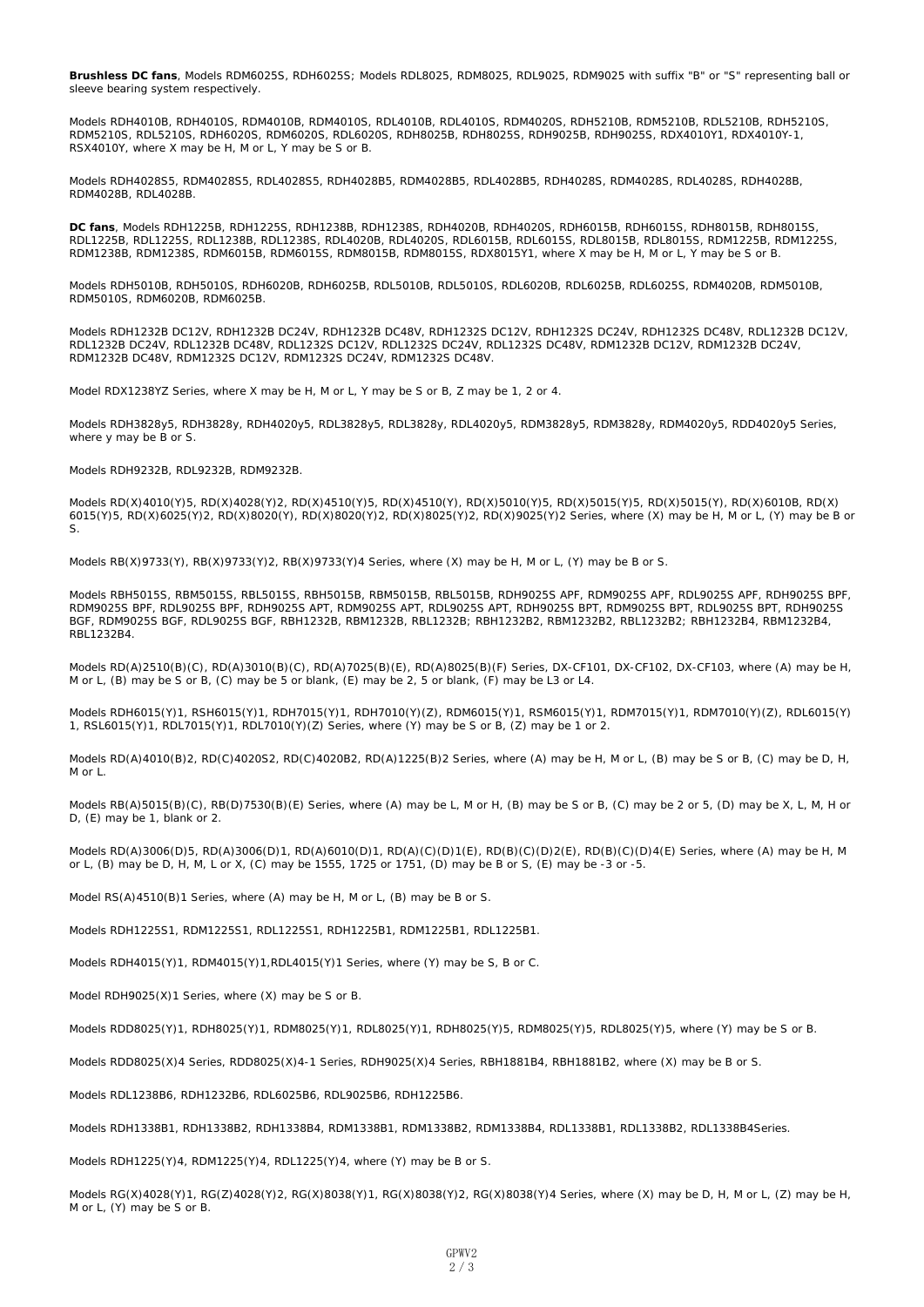Model RSH6870(Y)1 series, where (Y) may be S or B.

Models RG(X)4056B1, RG(X)6038(Y)1, RG(X)6038(Y)2, RG(X)6038(Y)4 series, where (X) may be D, H, M or L, (Y) may be B or S.

Model RSM1130(Y)1 series, where (Y) may be B or S.

Models  $RD(X)8010(Y)5$ ,  $RD(X)8010(Y)1$  series, where  $(X)$  may be D, H, M or L,  $(Y)$  may be B or S.

**DC low voltage fans**, Models RDD1232(Y)4, RDD8015(Y)1, RD(X)5015(Y)2 Series, where (X) may be D, H, M or L, (Y) may be S or B.

Models RBH9330(Y)1, RBM9330(Y)1, RBL9330(Y)1, RBH9330(Y)1-1, RBM9330(Y)1-1, RBL9330(Y)1-1, RBH9330(Y)2, RBM9330(Y)2, RBL9330(Y) 2, RBH9330(Y)2-1, RBM9330(Y)2-1, RBL9330(Y)2-1Series, where (Y) may be B or S.

Models RDH8025(Y)4, RDM8025(Y)4, RDL8025(Y)4, RDH9225(Y)1, RDM9225(Y)1, RDL9225(Y)1, RDH6025(Y)4, RDM6025(Y)4, RDL6025(Y)4, RDH5012(Y)1, RDM5012(Y)1, RDL5012(Y)1, RGD1238(Y)4, RGH1238(Y)4, RGM1238(Y)4, RGL1238(Y)4, RGH1238(Y)1, RGM1238(Y)1, RGL1238 (Y)1, RGH1238(Y)2, RGM1238(Y)2, RGL1238(Y)2 Series, where (Y) may be S or B.

, Model RD(X)4025(Y)1 series, where (X) may be H, M or L; (Y) may be B or S.



2012 UL LLC

When the UL Leaf Mark is on the product, or when the word "Environment" is included in the UL Mark, please search the UL Environment database for additional information regarding this product's certification.

The appearance of a company's name or product in this database does not in itself assure that products so identified have been manufactured under UL's Follow-Up Service. Only those products bearing the UL Mark should be considered to be Listed and covered under UL's Follow-Up Service. Always look for the Mark on the product.

UL permits the reproduction of the material contained in the Online Certification Directory subject to the following conditions: 1. The Guide Information, Designs and/or Listings (files) must be presented in their entirety and in a non-misleading manner, without any manipulation of the data (or drawings). 2. The statement "Reprinted from the Online Certifications Directory with permission from UL" must appear adjacent to the extracted material. In addition, the reprinted material must include a copyright notice in the following format: "© 2012 UL LLC".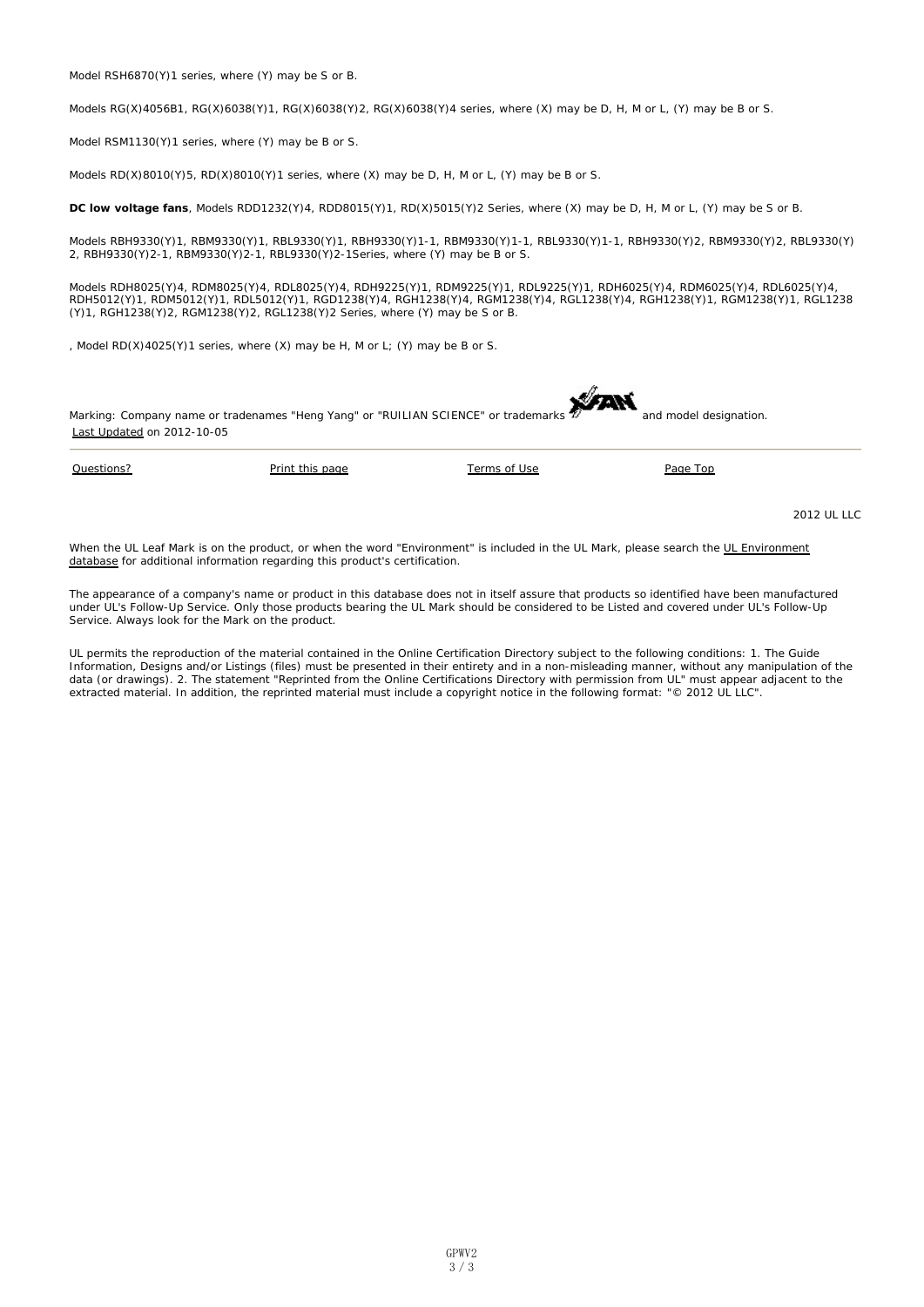

### **GPWV8.E186492 Fans, Electric Certified for Canada - Component**

Page Bottom

### **Fans, Electric Certified for Canada - Component**

See General Information for Fans, Electric Certified for Canada - Component

**XINRUILIAN SCIENCE & TECHNOLOGY (SHENZHEN) CO LTD** E186492 BLK A,B,C,D SANWEI INDUSTRIAL DISTRICT BAO'AN XI XIANG TOEN SHENZHEN, GUANGDONG CHINA

**AC fans**, Models RAH1225B1, RAM1225B1, RAL1225B1, RAH1225S1, RAM1225S1, RAL1225S1, RAH1751B1, RAM1751B1, RAL1751B1, RAH1751S1, RAM1751S1, RAL1751S1, RAH1225B2, RAM1225B2, RAL1225B2, RAH1225S2, RAM1225S2, RAL1225S2, RAH1238B2, RAM1238B2, RAL1238B2, RAH1238S2, RAM1238S2, RAL1238S2, RAH1238S2T, RAH1751B2, RAM1751B2, RAL1751B2, RAH1751S2, RAM1751S2, RAL1751S2.

Models RAH8025B1, RAH8025S1, RAH8038B1, RAH8038S1, RAM8038B1, RAM8038S1, RAH9225B1, RAH9225S1, RAH8025B2, RAH8025S2, RAH8038B2, RAH8038S2, RAM8038B2, RAM8038S2, RAH9225B2, RAH9225S2.

Models RA(S)(T)B(W)-C, RA(S)1751(V)(W)-B, RA(S)(U)(V)(W), RA(S)1238(V)(W)-C, RA(S)1238(V)(W)-B, RA(X)1238(V)1, RAL2589B(W)-C Series, where (S) may be H or M, (T) may be 1738, 1538, 1751, 1725 or 1555, (U) may be 1725 or 1555, (V) may be B or S, (W) may be 1 or 2, (X) may be H, M or L; Models RAH1751B2-C1, RAM1751B2-C1, RAH1751B1-C1, RAM1751B1-C1, RAH1538B2-C1, RAM1538B2-C1, RAH1538B1- C1, RAM1538B1-C1.

Models RA(X)1225(Z)(W)-B, RA(X)8025(Z)(W)-C, RA(X)8038(Z)(W)-C, RA(X)9225(Z)(W)-C, RA(X)9238(Z)(W)-C, RA(X)9238(Z)(W), RA(X)1225 (Z)(W)-C, RA(Y)1278(Z)(W), RA(X)1278(Z)(W)-C, RAH2260B(W)-C Series, where (W) may be 1 or 2, (X) may be H or M, (Y) may be H, M or L, (Z) may be B or S.

Model RAH2045S(W)-C, where the (W) may be 1 or 2.

Models RAH1245S2, RAH1747B2-C, RAH1759(X)2, where (X) may be B or S.

Models RAD8025B2, RAD9225B2, RAD8038B2, RAD9238B2, RAD1278B2, RAH2589B2-C, RAM2589B2-C, RCH1231S2-C, RCH1231B2-C, RAH6030S2, RAH6030B2.

Model RCL2720S1-C.

Model RAH1350S2.

Models REH175X62-2CR, REM220X63-2CR, RAH1238S2P, RCH2110S2-C.

Models REH133X61-2CN, REH175X47-2CN, REH175X62-2CN, REH180X49-2CN, REM180X49-2CN, REL180X49-2CN, REH190X62-2CN, REM190X62-2CN, REL190X62-2CN, REH220X63-2CN, REM220X63-2CN, REL220X63-2CN, REH225X90-2CN, REM225X90-2CN, REL225X90-2CN, REH252X84-2CN, REM252X84-2CN, REL252X84-2CN.

Models RCH2048S2-C, RCH2048S2-C1, RCH2258S2-C.

Models RCH1768S2, RCH1875S2-C.

Model REM225X90-1CN.

Model RCH1448S2.

Models RAH2589B2-C1, RAM2589B2-C1, RAL2589B2-C1, RAH2589B1-C1, RAM2589B1-C1, RAL2589B1-C1.

Model RCL4022B2-C.

Model REH190X62-1CN.

**Brushless DC fans**, Models RDM6025S, RDH6025S; Models RDL8025, RDM8025, RDL9025, RDM9025 with suffix "B" or "S" representing ball or sleeve bearing system respectively.

Models RDH4010B, RDH4010S, RDM4010B, RDM4010S, RDL4010B, RDL4010S, RDM4020S, RDH5210B, RDM5210B, RDL5210B, RDH5210S, RDM5210S, RDL5210S, RDH6020S, RDM6020S, RDL6020S, RDH8025B, RDH8025S, RDH9025B, RDH9025S, RDX4010Y1, RDX4010Y-1, RSX4010Y, where X may be H, M or L, Y may be S or B.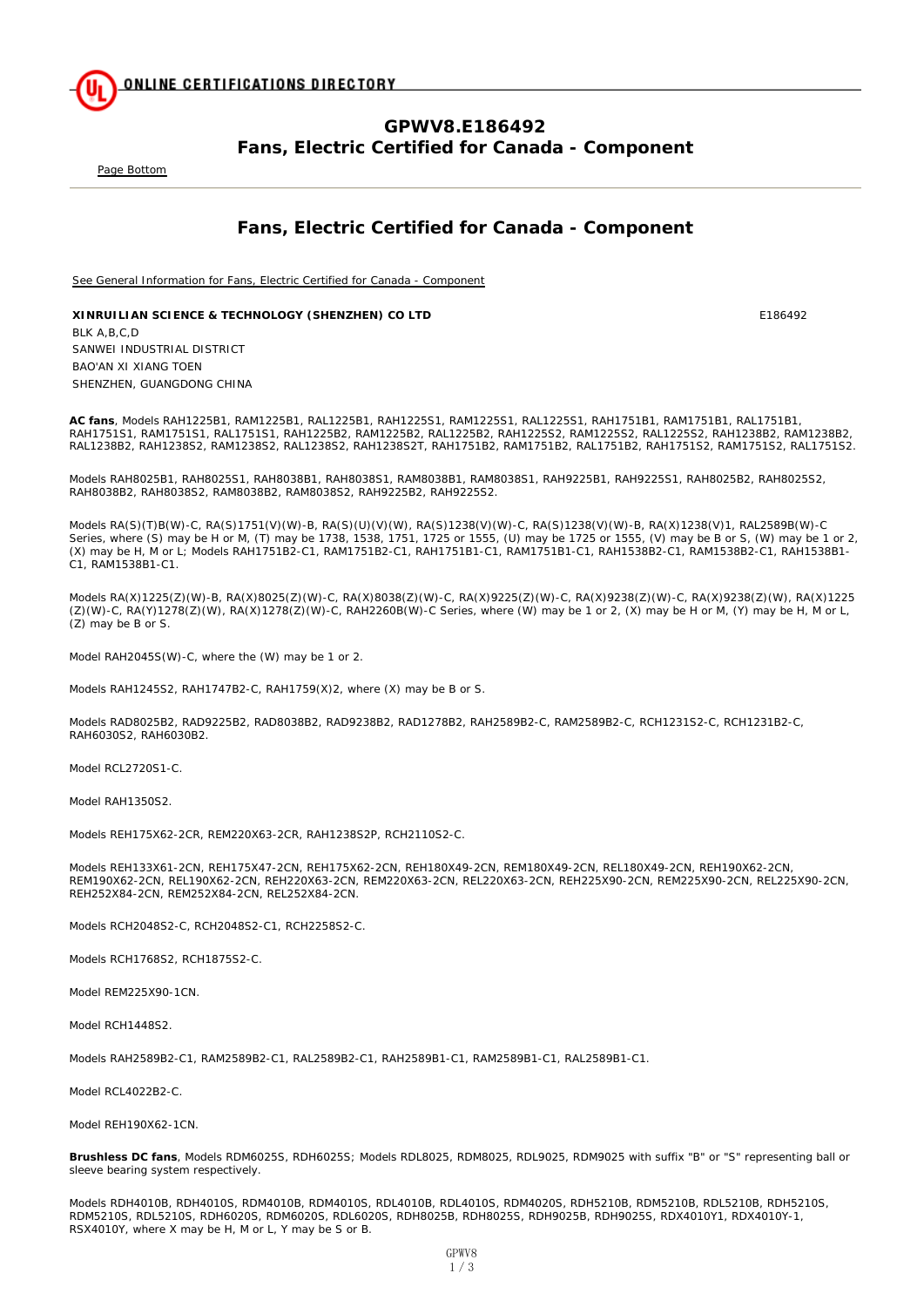Models RDH4028S5, RDM4028S5, RDL4028S5, RDH4028B5, RDM4028B5, RDL4028B5, RDH4028S, RDM4028S, RDL4028S, RDH4028B, RDM4028B, RDL4028B.

**DC fans**, Models RDH1225B, RDH1225S, RDH1238B, RDH1238S, RDH4020B, RDH4020S, RDH6015B, RDH6015S, RDH8015B, RDH8015S, RDL1225B, RDL1225S, RDL1238B, RDL1238S, RDL4020B, RDL4020S, RDL6015B, RDL6015S, RDL8015B, RDL8015S, RDM1225B, RDM1225S, RDM1238B, RDM1238S, RDM6015B, RDM6015S, RDM8015B, RDM8015S, RDX8015Y1, where X may be H, M or L, Y may be S or B.

Models RDH5010B, RDH5010S, RDH6020B, RDH6025B, RDL5010B, RDL5010S, RDL6020B, RDL6025B, RDL6025S, RDM4020B, RDM5010B, RDM5010S, RDM6020B, RDM6025B.

Models RDH1232B DC12V, RDH1232B DC24V, RDH1232B DC48V, RDH1232S DC12V, RDH1232S DC24V, RDH1232S DC48V, RDL1232B DC12V, RDL1232B DC24V, RDL1232B DC48V, RDL1232S DC12V, RDL1232S DC24V, RDL1232S DC48V, RDM1232B DC12V, RDM1232B DC24V, RDM1232B DC48V, RDM1232S DC12V, RDM1232S DC24V, RDM1232S DC48V.

Model RDX1238YZ Series, where X may be H, M or L, Y may be S or B, Z may be 1, 2 or 4.

Models RDH3828y5, RDH3828y, RDH4020y5, RDL3828y5, RDL3828y, RDL4020y5, RDM3828y5, RDM3828y, RDM4020y5, RDD4020y5 Series, where y may be B or S.

Models RDH9232B, RDL9232B, RDM9232B.

Models RD(X)4010(Y)5, RD(X)4028(Y)2, RD(X)4510(Y)5, RD(X)4510(Y), RD(X)5010(Y)5, RD(X)5015(Y)5, RD(X)5015(Y), RD(X)6010B, RD(X) 6015(Y)5, RD(X)6025(Y)2, RD(X)8020(Y), RD(X)8020(Y)2, RD(X)8025(Y)2, RD(X)9025(Y)2 Series, where (X) may be H, M or L, (Y) may be B or S.

Models RB(X)9733(Y), RB(X)9733(Y)2, RB(X)9733(Y)4 Series, where (X) may be H, M or L, (Y) may be B or S.

Models RBH5015S, RBM5015S, RBL5015S, RBH5015B, RBM5015B, RBL5015B, RDH9025S APF, RDM9025S APF, RDL9025S APF, RDH9025S BPF, RDM9025S BPF, RDL9025S BPF, RDH9025S APT, RDM9025S APT, RDL9025S APT, RDH9025S BPT, RDM9025S BPT, RDL9025S BPT, RDH9025S BGF, RDM9025S BGF, RDL9025S BGF, RBH1232B, RBM1232B, RBL1232B; RBH1232B2, RBM1232B2, RBL1232B2; RBH1232B4, RBM1232B4, RBL1232B4.

Models RD(A)2510(B)(C), RD(A)3010(B)(C), RD(A)7025(B)(E), RD(A)8025(B)(F) Series, DX-CF101, DX-CF102, DX-CF103, where (A) may be H, M or L, (B) may be S or B, (C) may be 5 or blank, (E) may be 2, 5 or blank, (F) may be L3 or L4.

Models RDH6015(Y)1, RSH6015(Y)1, RDH7015(Y)1, RDH7010(Y)(Z), RDM6015(Y)1, RSM6015(Y)1, RDM7015(Y)1, RDM7010(Y)(Z), RDL6015(Y) 1, RSL6015(Y)1, RDL7015(Y)1, RDL7010(Y)(Z) Series, where (Y) may be S or B, (Z) may be 1 or 2.

Models RD(A)4010(B)2, RD(C)4020S2, RD(C)4020B2, RD(A)1225(B)2 Series, where (A) may be H, M or L, (B) may be S or B, (C) may be D, H, M or L.

Models RB(A)5015(B)(C), RB(D)7530(B)(E) Series, where (A) may be L, M or H, (B) may be S or B, (C) may be 2 or 5, (D) may be X, L, M, H or D, (E) may be 1, blank or 2.

Models RD(A)3006(D)5, RD(A)3006(D)1, RD(A)6010(D)1, RD(A)(C)(D)1(E), RD(B)(C)(D)2(E), RD(B)(C)(D)4(E) Series, where (A) may be H, M or L, (B) may be D, H, M, L or X, (C) may be 1555, 1725 or 1751, (D) may be B or S, (E) may be -3 or -5.

Model RS(A)4510(B)1 Series, where (A) may be H, M or L, (B) may be B or S.

Models RDH1225S1, RDM1225S1, RDL1225S1, RDH1225B1, RDM1225B1, RDL1225B1.

Models RDH4015(Y)1, RDM4015(Y)1, RDL4015(Y)1 Series, where (Y) may be S, B or C.

Model RDH9025(X)1 Series, where (X) may be S or B.

Models RDD8025(Y)1, RDH8025(Y)1, RDM8025(Y)1, RDL8025(Y)1, RDH8025(Y)5, RDM8025(Y)5, RDL8025(Y)5, where (Y) may be S or B.

Models RDD8025(X)4 Series, RDD8025(X)4-1 Series, RDH9025(X)4 Series, RBH1881B4, RBH1881B2, where (X) may be B or S.

Models RDL1238B6, RDH1232B6, RDL6025B6, RDL9025B6, RDH1225B6.

Models RDH1338B1, RDH1338B2, RDH1338B4, RDM1338B1, RDM1338B2, RDM1338B4, RDL1338B1, RDL1338B2, RDL1338B4Series.

Models RDH1225(Y)4, RDM1225(Y)4, RDL1225(Y)4, where (Y) may be B or S.

Models RG(X)4028(Y)1, RG(Z)4028(Y)2, RG(X)8038(Y)1, RG(X)8038(Y)2, RG(X)8038(Y)4 Series, where (X) may be D, H, M or L, (Z) may be H, M or L, (Y) may be S or B.

Model RSH6870(Y)1 series, where (Y) may be S or B.

Models RG(X)4056B1, RG(X)6038(Y)1, RG(X)6038(Y)2, RG(X)6038(Y)4 series, where (X) may be D, H, M or L, (Y) may be B or S.

Model RSM1130(Y)1 series, where (Y) may be B or S.

Models RD(X)8010(Y)5, RD(X)8010(Y)1 series, where (X) may be D, H, M or L, (Y) may be B or S.

GPWV8 2/3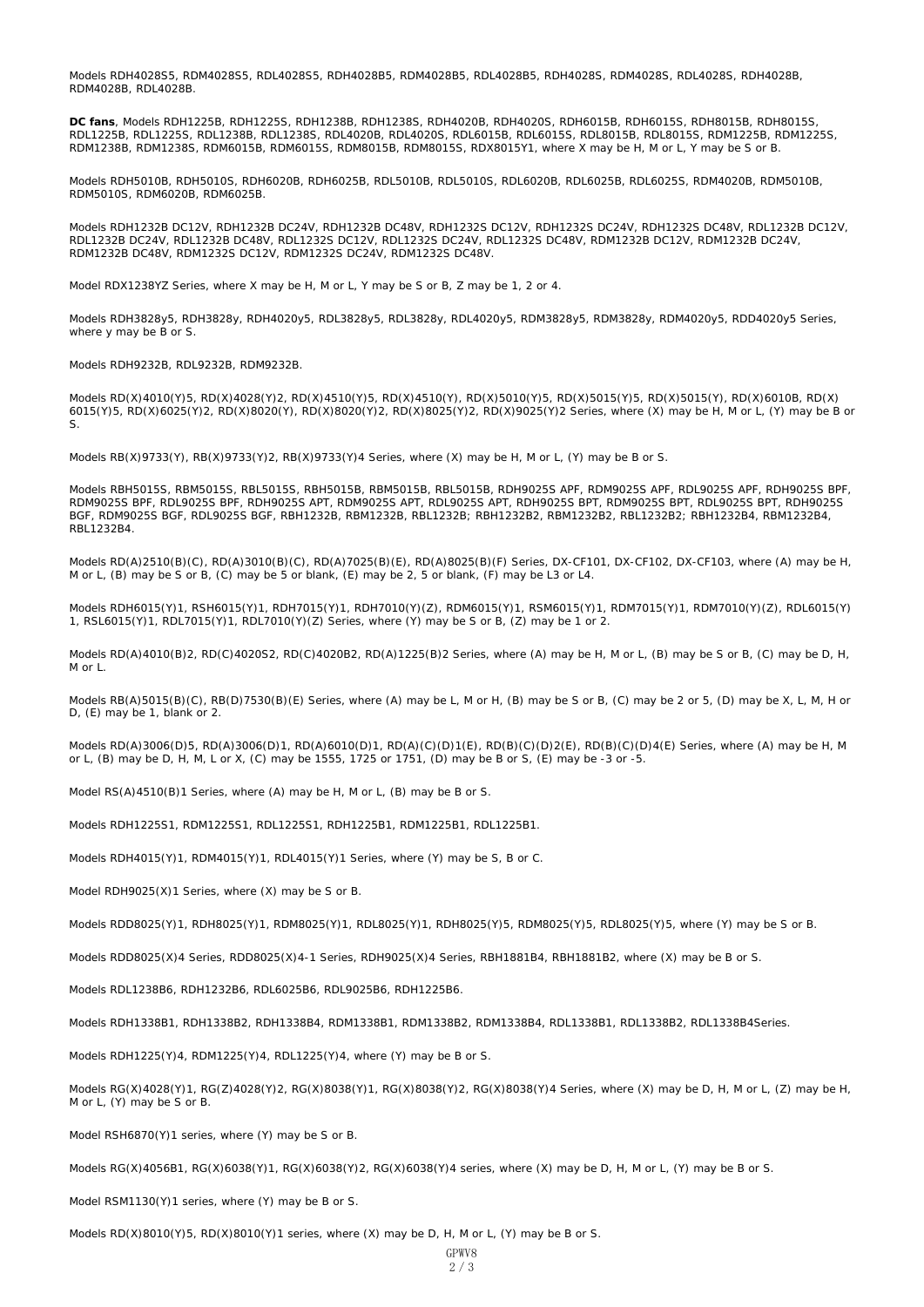**DC low voltage fans**, Models RDD1232(Y)4, RDD8015(Y)1, RD(X)5015(Y)2 Series, where (X) may be D, H, M or L, (Y) may be S or B.

Models RBH9330(Y)1, RBM9330(Y)1, RBL9330(Y)1, RBH9330(Y)1-1, RBM9330(Y)1-1, RBL9330(Y)1-1, RBH9330(Y)2, RBM9330(Y)2, RBL9330(Y) 2, RBH9330(Y)2-1, RBM9330(Y)2-1, RBL9330(Y)2-1Series, where (Y) may be B or S.

Models RDH8025(Y)4, RDM8025(Y)4, RDL8025(Y)4, RDH9225(Y)1, RDM9225(Y)1, RDL9225(Y)1, RDH6025(Y)4, RDM6025(Y)4, RDL6025(Y)4, RDH5012(Y)1, RDM5012(Y)1, RDL5012(Y)1, RGD1238(Y)4, RGH1238(Y)4, RGM1238(Y)4, RGL1238(Y)4, RGH1238(Y)1, RGM1238(Y)1, RGL1238 (Y)1, RGH1238(Y)2, RGM1238(Y)2, RGL1238(Y)2 Series, where (Y) may be S or B.

, Model RD(X)4025(Y)1 series, where (X) may be H, M or L; (Y) may be B or S.

| Marking: Company name or tradenames "Heng Yang" or "RUILIAN SCIENCE" or trademark 20<br>Component Mark for Canada C<br>Last Updated on 2012-10-05 |                 |              | , model designation and Recognized |
|---------------------------------------------------------------------------------------------------------------------------------------------------|-----------------|--------------|------------------------------------|
| Questions?                                                                                                                                        | Print this page | Terms of Use | Page Top                           |

2012 UL LLC

When the UL Leaf Mark is on the product, or when the word "Environment" is included in the UL Mark, please search the UL Environment database for additional information regarding this product's certification.

The appearance of a company's name or product in this database does not in itself assure that products so identified have been manufactured under UL's Follow-Up Service. Only those products bearing the UL Mark should be considered to be Listed and covered under UL's Follow-Up Service. Always look for the Mark on the product.

UL permits the reproduction of the material contained in the Online Certification Directory subject to the following conditions: 1. The Guide Information, Designs and/or Listings (files) must be presented in their entirety and in a non-misleading manner, without any manipulation of the data (or drawings). 2. The statement "Reprinted from the Online Certifications Directory with permission from UL" must appear adjacent to the extracted material. In addition, the reprinted material must include a copyright notice in the following format: "© 2012 UL LLC".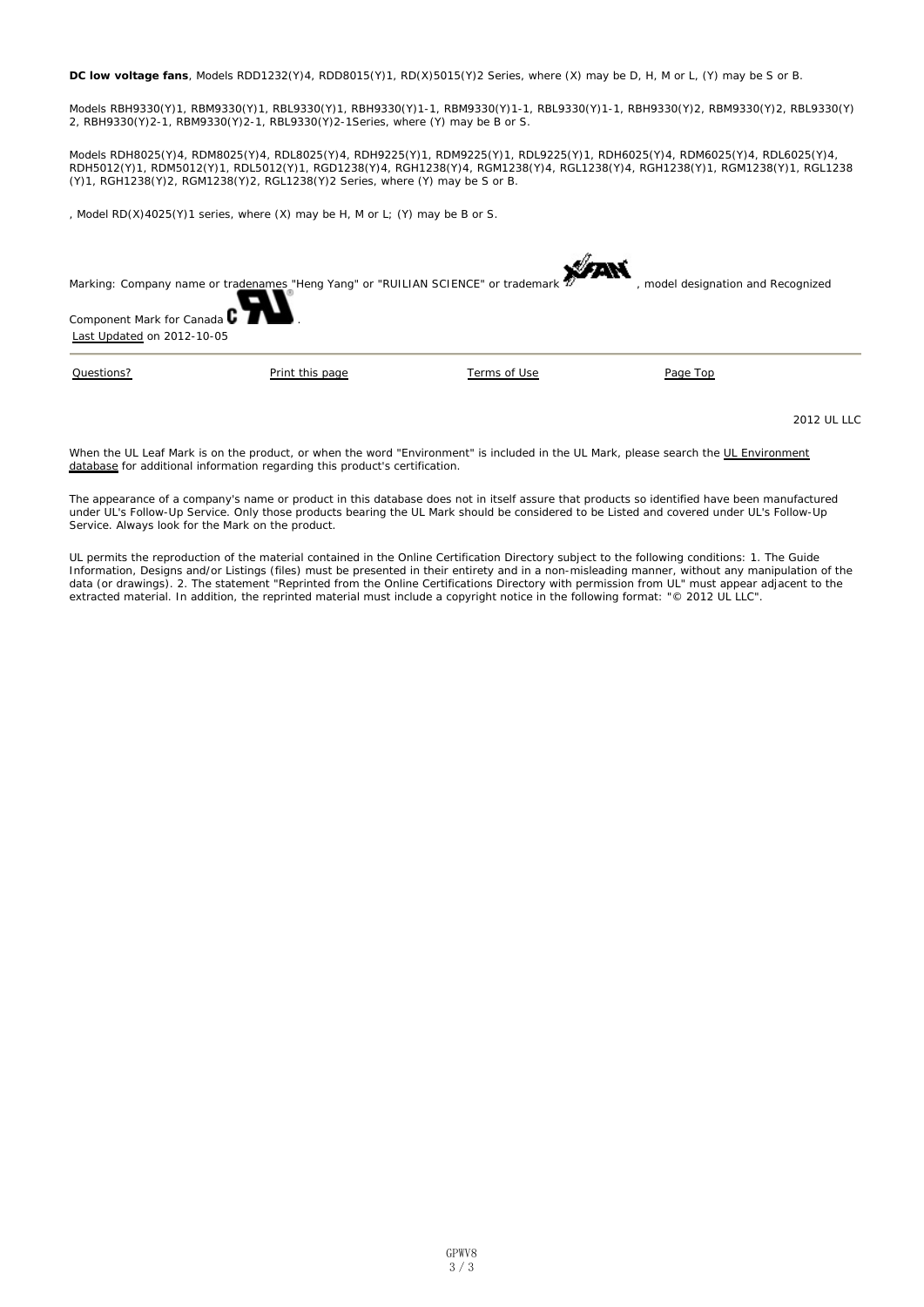| Zertifikat                                                                                                                                           | Certificate                                        |                                                 |                                                                                                                             |                                                |
|------------------------------------------------------------------------------------------------------------------------------------------------------|----------------------------------------------------|-------------------------------------------------|-----------------------------------------------------------------------------------------------------------------------------|------------------------------------------------|
| Zertifikat Nr. Certificate No.<br>R 50132885                                                                                                         | <b>Blatt</b> Page<br>0003                          |                                                 |                                                                                                                             | TÜVRheinland                                   |
| Ihr Zeichen Client Reference<br>12053159                                                                                                             | Unser Zeichen Our Reference                        | ZTW2-HCY- 11013437 002                          | Ausstellungsdatum<br>19.01.2009                                                                                             | Date of Issue<br>$\frac{day}{moyr}$            |
| Genehmigungsinhaber License Holder<br>Xinruilian Science & Technology<br>Co., Ltd.<br>2F, No. 1 HsingHua St,<br>TouNai, YunLin 630<br>Taiwan, R.O.C. |                                                    | Xixiang, Baoan<br>Shenzhen 518126<br>P.R. China | Fertigungsstätte Manufacturing Plant<br>Xinruilian Science&Technology<br>(Shenzhen) Co., Ltd.<br>Sanwei Industrial District |                                                |
| Prüfzeichen Test Mark                                                                                                                                | Geprüft nach Tested acc. to                        | EN 60950-1:2001+A11                             |                                                                                                                             |                                                |
| · TYPE<br><b>APPROVED</b>                                                                                                                            |                                                    |                                                 |                                                                                                                             |                                                |
| <b>WAW.tuv.com</b><br>0.2000000000<br>Zertifiziertes Produkt<br><b>Certified Product</b>                                                             | (Geräteidentifikation)<br>(Product Identification) |                                                 |                                                                                                                             | Lizenzentgelte - Einheit<br>License Fee - Unit |
| Ventilator (DC Fan)                                                                                                                                  |                                                    |                                                 |                                                                                                                             |                                                |
| Wie Blatt (As Page) 01<br>Ergänzung (Addition)                                                                                                       |                                                    |                                                 |                                                                                                                             |                                                |
| Bezeichnung                                                                                                                                          | : RDX1225Y4                                        |                                                 |                                                                                                                             | 1                                              |
| (Type Designation)<br>X steht für                                                                                                                    | : H, M oder (or) L                                 |                                                 |                                                                                                                             | 1                                              |
| (stands for)<br>Y steht für                                                                                                                          | : B oder (or) S                                    |                                                 |                                                                                                                             | $\mathbf{1}$                                   |
| (stands for)<br>Nennspannung<br>(Rated Voltage)                                                                                                      | : DC 48V                                           |                                                 |                                                                                                                             |                                                |
| Nennstrom<br>(Rated Current)                                                                                                                         | : siehe Anlage<br>(see Appendix)                   | A Separat Product Salem<br>Ш                    | <b>GmbH</b>                                                                                                                 | 3                                              |
|                                                                                                                                                      |                                                    | MU<br>Contrizierungsstelle                      |                                                                                                                             |                                                |

### ANLAGE (Appendix): 1.1

Dem Zertifikat liegt unsere Prüf- und Zertifizierungsordnung zugrunde und es bestätigt die Konformität<br>des Produktes mit den oben genannten Standards und Prüfgrundlagen. Zusätzliche Anforderungen<br>in Ländern, in denen das P

TÜV Rheinland Product Safety GmbH, Am Grauen Stein, D-51105 Köln Tel.:  $(+49/221)8$  06 - 13 71 e-mail: cert-validity@de.tuv.com Fax:  $(+49/221)8$  06 - 39 35 http://www.tuv.com/safety

Zertifizierungsstelle Dipl.-Ing. M. Kröger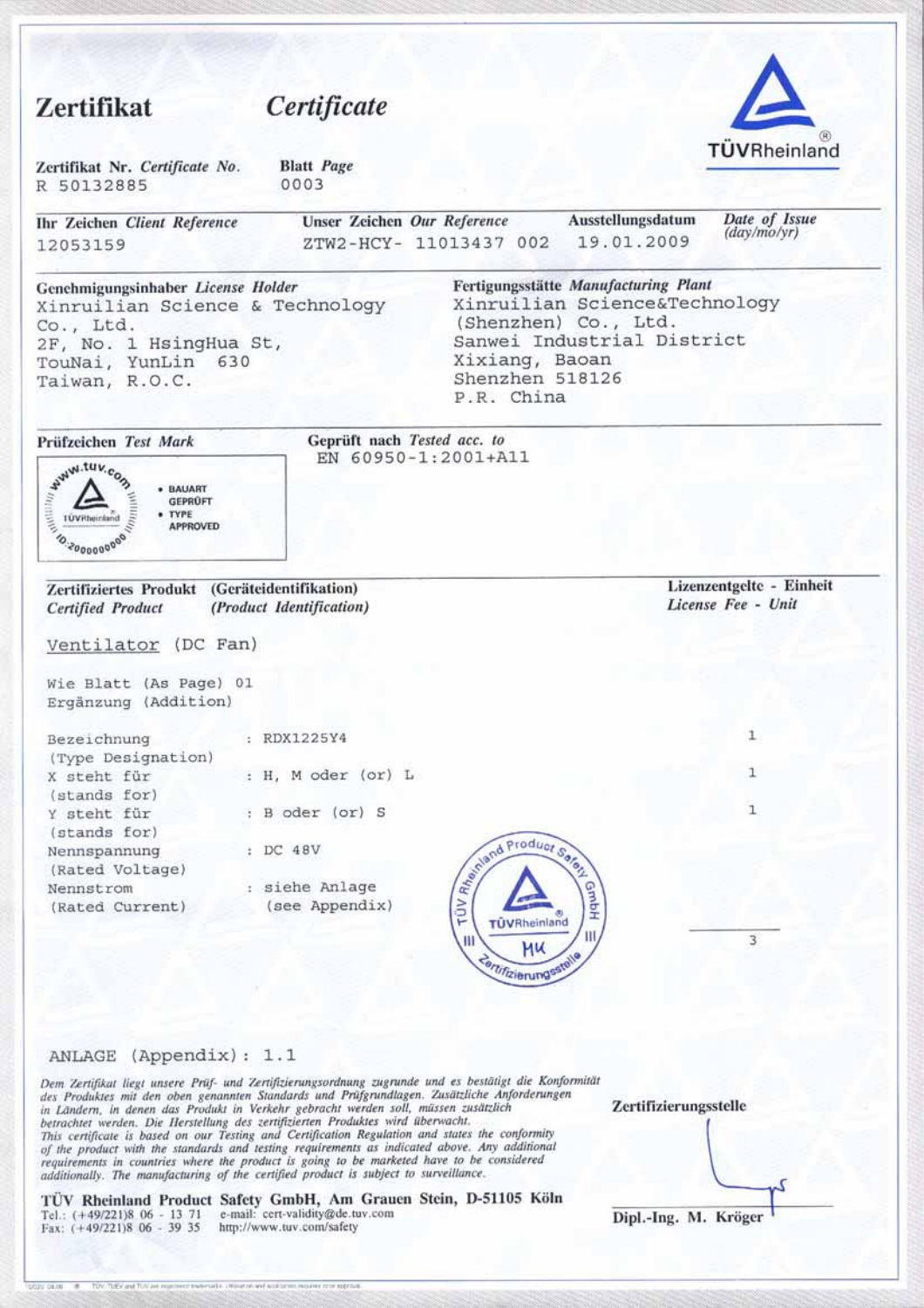## Zertifikat Certificate



| Zertifikat Nr. Certificate No. | <b>Blatt Page</b> |
|--------------------------------|-------------------|
| R 50132885                     | 0010              |

| <b>Ihr Zeichen Client Reference</b>                                                                                                                  | <b>Unser Zeichen Our Reference</b>                        |                         | Ausstellungsdatum                                                                                                                                | Date of Issue<br>(day/mo/yr) |
|------------------------------------------------------------------------------------------------------------------------------------------------------|-----------------------------------------------------------|-------------------------|--------------------------------------------------------------------------------------------------------------------------------------------------|------------------------------|
| 12063483/KY150413                                                                                                                                    | ZTW1-- 11013437 006                                       |                         | 06.05.2013                                                                                                                                       |                              |
| Genehmigungsinhaber License Holder<br>Xinruilian Science & Technology<br>Co., Ltd.<br>2F, No. 1 HsingHua St,<br>TouNai, YunLin 630<br>Taiwan, R.O.C. |                                                           | Co., Ltd.<br>P.R. China | Fertigungsstätte Manufacturing Plant<br>Xinruilian Electronics' (Zhaoqing)<br>Xijiang Industrial District<br>Xiaoxiang, Gaoyao, Guangdong 526122 |                              |
| Prüfzeichen Test Mark<br>Bauart geprüft<br>Sicherheit<br>Regelmäßige<br>Produktions-<br>überwachung<br><b>TUVRheinland</b>                           | Geprüft nach Tested acc. to<br>EN 60950-1:2006+A11+A1+A12 |                         |                                                                                                                                                  |                              |

| <b>Zertifiziertes Produkt</b> | (Geräteidentifikation)          |  |  |  |
|-------------------------------|---------------------------------|--|--|--|
| <b>Certified Product</b>      | <i>(Product Identification)</i> |  |  |  |

www.tuv.com<br>ID 2000000000

Ventilator (DC Fan)

wie Blatt (as Page) 01

Änderung (Change)

ZERTIFIZIERT

Prüfgrundlage : siehe oben (Test Requirement) (see above) Lizenzentgelte - Einheit License Fee - Unit

#### ANLAGE (Appendix): 1.0-1.4

Dem Zertifikat liegt unsere Priif- und Zertifizierungsordnung zugrunde und es bestätigt die Konformität des Produktes mit den oben genannten Standards und Prüfgrundlagen. Zusätzliche Anforderungen in Ländern, in denen das Produkt in Verkehr gebracht werden soll, müssen zusätzlich betrachtet werden. Die Herstellung des zertifizierten Produktes wird überwacht. This certificate is based on our Testing and Certification Regulation and states the conformity of the product with the standards and testing requirements as indicated above. Any additional requirements in countries where the product is going to be marketed have to be considered additionally. The manufacturing of the certified product is subject to surveillance.

TÜV Rheinland LGA Products GmbH - Tillystraße 2 - 90431 Nürnberg Tel.: (+49/221)8 06 - 13 71 e-mail: cert-validity@de.tuv.com Fax: (+49/221)8 06 - 39 35 http://www.tuv.com/safety